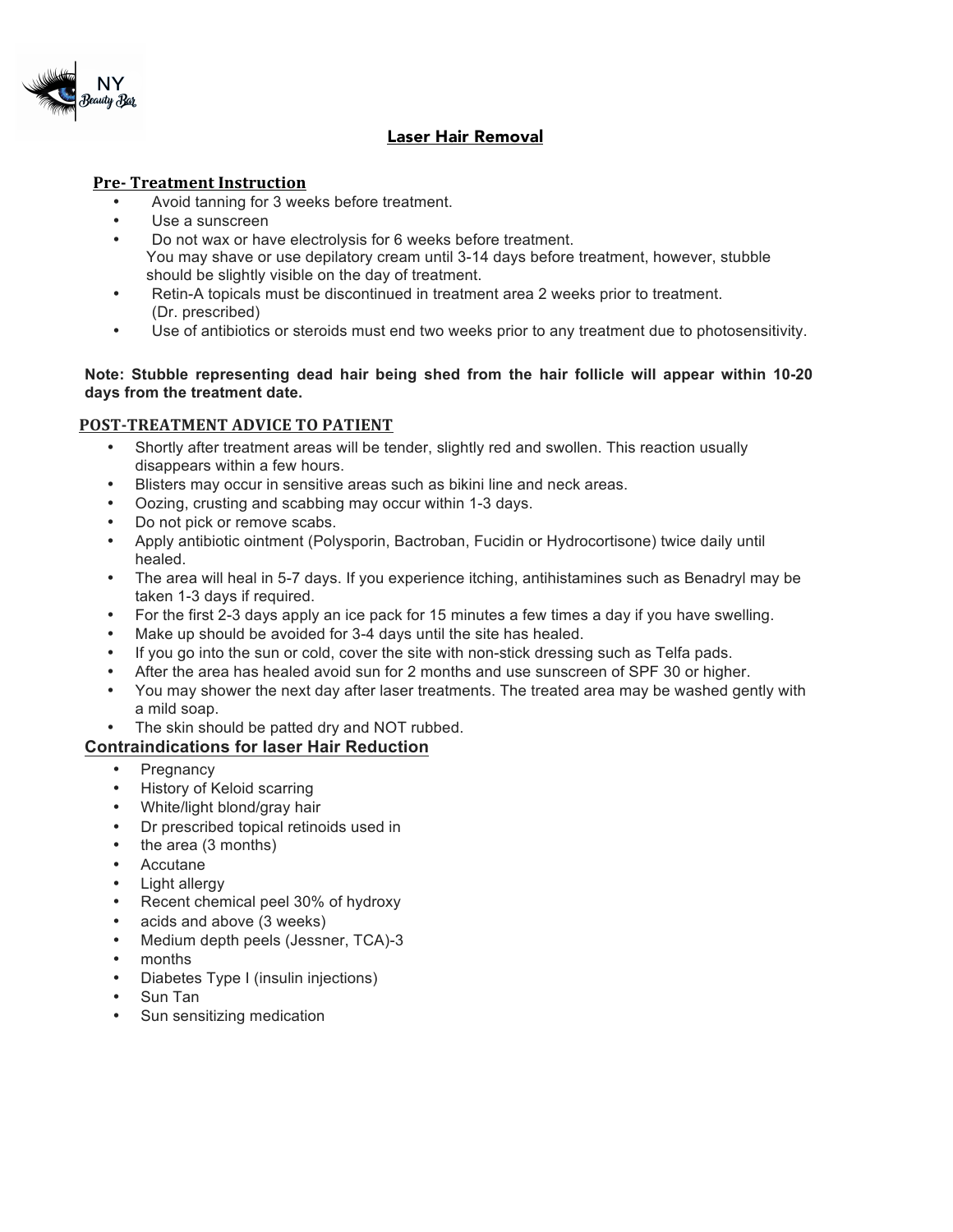

# LASER HAIR REMOVAL CONSENT

*Please read and initial each statement. Complete, underline or circle individual selection accordingly.* INITIALS:

 $\qquad \qquad$  I authorize tech  $\qquad \qquad \qquad 1$  authorize tech  $\qquad \qquad \qquad 2$  ... The summand to perform LightSheer®QUATTRO™ treatments on me in an effort to improve Hair Reduction on areas:

\_\_\_\_\_\_\_\_\_\_\_\_\_\_\_\_\_\_\_\_\_\_\_\_\_\_\_\_\_\_\_\_\_\_\_\_\_\_\_\_\_\_\_\_\_\_\_\_\_\_\_\_\_

I understand that there is a rare possibility of side effects or serious complication including permanent discoloration and scarring. I am aware that careful adherence to all advised instructions will help reduce this possibility

 $\cdot$  I understand the below list of short-term effects and agree to follow matching guidelines:

**•** Discomfort – during the procedure and shortly after, I might experience an itching sensation which degree will vary per condition treated, area sensitivity and treatment head used. This sensation does not last long and a mild "sun-burn" sensation may follow for typically up to one hour and might be reduced with application of cooling and soothing creams

**•** Perifollicular or perilesional erythema/oedema – severity and duration of the rash depend on the intensity of the treatment and the sensitivity of the area to be treated. These phenomena may be reduced with application of cooling and/or inflammatory creams

**•** Puffiness/redness post wrinkle treatment – typically dissipates within a couple of hours **•**Microcrusting over some areas with very dense and coarse hair/pigmented lesions – may take 5 to 10 days to flake off and it is important not to manipulate or pick which may otherwise lead to **scarring**

**EXECUTE:** Bruising may rarely occur and may last several days

 $\cdot$  I understand that sun exposure or tanning of any sort is not aligned with the pre and/or post-care instructions and may increase the chance for complications.

 $\cdot$  The procedure as well as potential benefits and risks have been thoroughly explained to me and I have had all my related questions answered. Pre and post care instructions have been discussed and are completely clear to me.

 $\cdot$  I understand that results may vary with each individual and acknowledge that it is impossible to predict how I will respond to the treatment and how many sessions will be required.

 $\cdot$  I consent to photographs being taken for the purpose of documenting my progress and reponse to the treatment and to be kept solely in my medical record.

 $\cdot$  I consent to photographs being used for medical education or publication with applied discretion and not revealing my identity